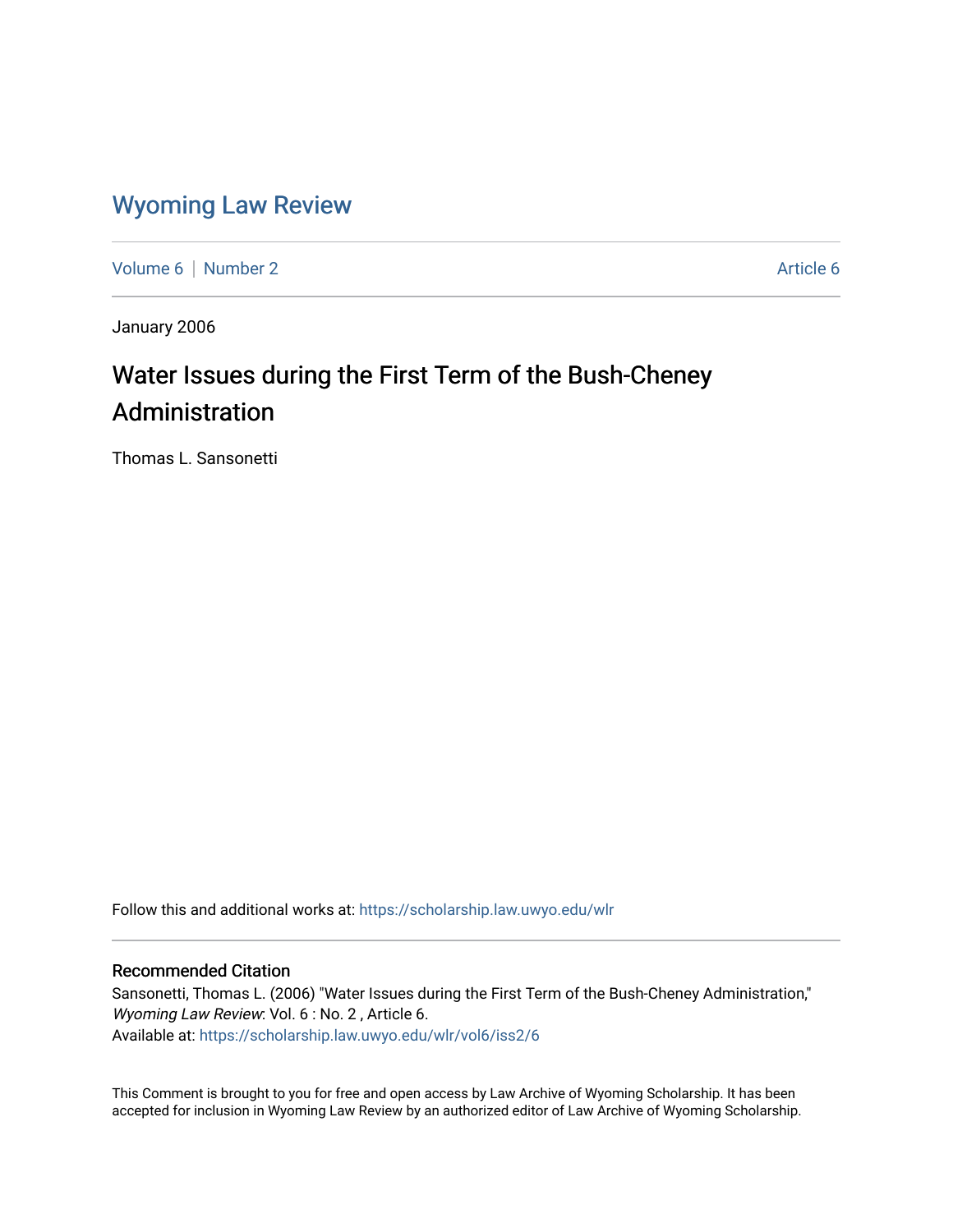#### **WYOMING LAW REVIEW**

| VOLUME 6 |  |
|----------|--|
|----------|--|

**VOLUME 6** *2006* **NUMBER 2**

## **WATER ISSUES DURING THE FIRST TERM OF THE BUSH-CHENEY ADMINISTRATION**

#### *Thomas L. Sansonetti°*

**My** talk this evening will be about water litigation during the Bush-Cheney Administration. **I** had the opportunity to serve as the Assistant Attorney General for the Environment **&** Natural Resources Division at the Department of Justice during the first term.

**I** will discuss these topics tonight:

The federal litigation decision-making process. How do the decisions get made? Who makes them? **I** will mention some first-term settlements of truly complicated litigation involving the West. I also want to visit with you about some first-term litigation that did not necessarily end up so happily; that ended up having to go all the way through trial. There are also a couple of key cases that have just been decided this year including a Supreme Court case in **2005** that I'm going to touch on. I am going to talk about the very important legislative activities going on right now concerning water, back in Washington. **I** will then give a brief primer on the executive personnel changes that are going to tell you who is going to be making the key decisions on water for the remainder of the Bush-Cheney second term. Then there are, of course, always one or two new Supreme Court cases to keep an eye on, so I'll take a look into the crystal ball and see what's coming up in this term which began on the first Monday in October.

**<sup>\*</sup>** Mr. Sansonetti is a partner with Holland **&** Hart and works in the Cheyenne, Denver, and Washington, **D.C.** offices. He served as the Assistant Attorney General for the Environment and Natural Resources Division (ENRD) of the Department of Justice from December 2001-April **2005.** Mr. Sansonetti specializes in natural resources law including air and water quality, water rights, Endangered Species Act, Publishe Superfund, surface mining, Indian law, natural resources damage assessments, tak-<br>Published by Law Archive of Wyoming Scholarship, 2006<br>In the mass, and public lands management.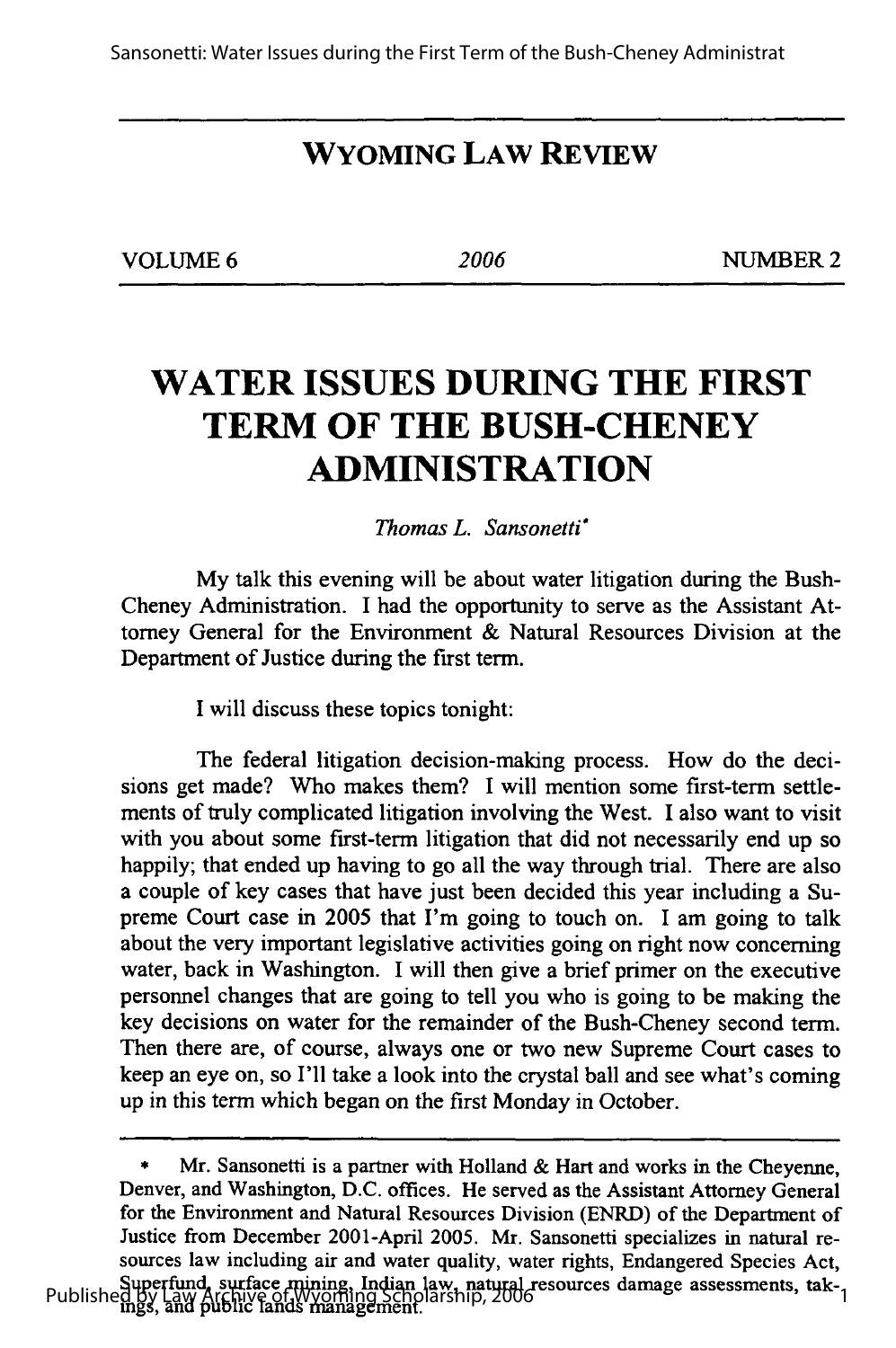354

Let's start with identifying the federal litigation decision makers. As Wally Johnson noted, he and I both had the honor of being an Assistant Attorney General at Justice. Some of you in the audience are attorneys, but many of you are not. So let me give you a very brief overview of the way things are put together at Justice. At the Department of Justice, you've got an Attorney General and a Deputy Attorney General; who are responsible for overseeing the FBI, the Drug Enforcement Agency, the budget and all things dealing with anti-terrorism. Next you have an Associate Attorney General that oversees all of the civil litigating divisions and then you have six Assistant Attorneys General that deal with litigation. Each of the six basically runs a large law firm. In my instance at ENRD, I had responsibilities for a \$115 million budget plus 650 folks in 7 cities, 425 of who are attorneys. The Division had 7135 open cases upon my departure in April 2005. Those cases were handled on behalf of eight cabinet secretaries.

The other five cases were handled on behalf of Assistant Attorneys General dealing with criminal cases, civil cases; civil rights, tax and antitrust, and their divisions are all pretty much the same as far as size and responsibilities based on the law. The eight cabinet secretaries represented by ENRD include the Administrator of EPA, and the Secretaries of Agriculture, Energy, Commerce, Interior, Transportation, Defense and Homeland Security. All of whom have the means to touch on and effect water issues throughout the United States. Those *425* attorneys are divided up into ten sections. Each section has a legal specialty, for example, Indian lawyers, environmental enforcement lawyers, land acquisitions lawyers. There are two sections that are directly responsible for water rights litigation. One is the natural resources section. These 80 lawyers represent federal agencies whether they have to sue someone or whether they are in turn sued over the policies of that agency. There is also the Indian resources section. These attorneys represent tribal interests against states and private litigants.

Because so many of the ENRD water cases are located in the West, most of the division's water lawyers are actually based in the Denver office and the Sacramento office. But there are maybe another 15 attorneys that handle these cases in Washington as well.

What are the traditional types of water cases that are handled? Well, the first classification concerns general stream adjudications in state court. We do quiet title actions in Federal courts, and we also deal with water allocation disputes concerning Federal Reclamation projects and also claims by Indian tribes. Thus, when litigation arises, we work very closely either with Indian tribes if we're on the same side as the tribes (usually suing a state or some entity that is violating their rights) or with a federal agency to develop a federal position.

https://schchasship.haw.Hrstvread whalue hede that one gets when you sit in that Department of Justice chair for the first time. You may be a long time practi-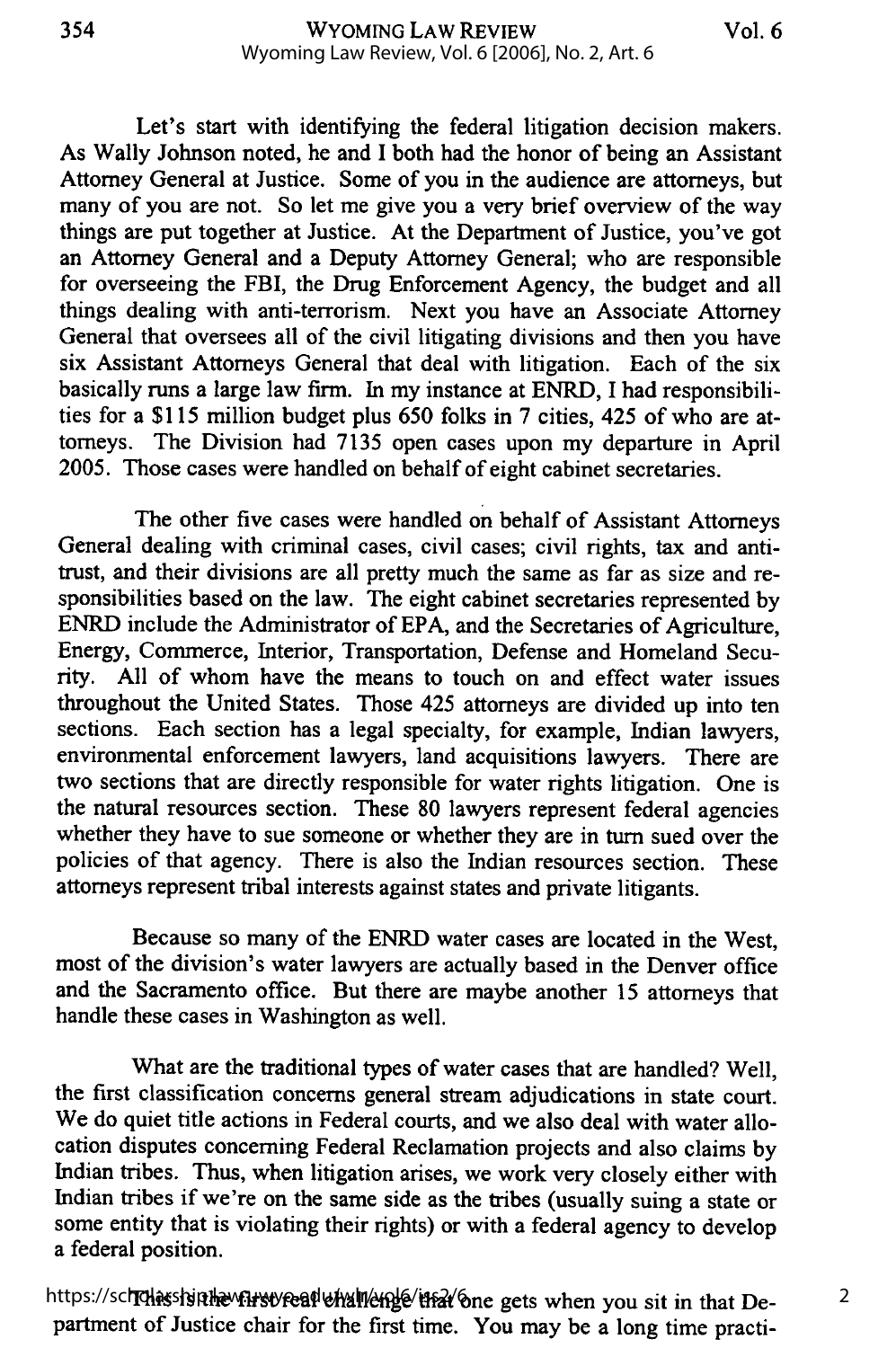tioner of the law, but this time you are serving as an Assistant Attorney General. What is that difference? Well in the area of water, it's that your clients do not always want you to do the same thing. In private practice, somebody comes to see you because they have a problem. "I want this to happen, I want you to sue this guy, or I've just been sued, help me out." And you know what you're supposed to do, you know what the person's goal is, and you do your best to zealously represent your client. When, however, you're at Justice, you're at the hub of a wheel and the spokes that come into you are all your clients that could frankly be at loggerheads with one another even though all are part of the Federal family. The Fish and Wildlife Service has the responsibility for making sure that our endangered species, plants and animals, are taken care of. The Bureau of Reclamation folks want to make sure that their water projects deliver water to those that contracted for it. The Bureau of Land Management jurisdiction is in the lowlands, the Agriculture Department's Forest Service responsibilities are in the highlands. Different tribes go to the BIA and say, "Hey, there's a trust responsibility here. Where's our chunk of the water----or we don't want the water diversion built through our reservation." The EPA-has its own Clean Water Act responsibilities; the Department of Commerce has the National Marine Fisheries Service that has water delivery concerns. So you end up with competing federal interests sitting around your table.

So you could have five or six different federal entities sitting around your DOJ conference room table on the second floor at Constitution Avenue and Ninth Street and everyone's fighting. Yet, we're all in the same family, and you're suppose to be the lawyer who's going to send one of your folks out to Denver or Phoenix, or Seattle or wherever and the judge says, "And who is here to represent the United States of America?" And you say, "Well, it's me your honor." And you stand up there, and your several clients are thinking, "What's the SOB going to say?" And that's basically the nature of the job. **I** often felt that rather than the coat and tie that Attorney General Ashcroft requested us to wear everyday, I should have just been wearing a referee's black and white striped shirt and whistle to see if we could come to a consensus and avoid some time-consuming litigation.

Water litigation also takes the form of disputes about in-stream flows to protect fish and their habitat. That area, in particular, is growing the fastest in the federal government, and I'm going to talk about that more in a few minutes when we get to the topic of the silvery minnow. Of course, though, it's the Bureau of Reclamation that really is the key player among the client agencies. The water scarcity issues are just coming and coming, and the potential litigation is there for all to see. I thought the speakers today just did a wonderful job in pointing out the changes in the West, the amount of water that is needed for agricultural purposes, and the growing urbanization of the West. Additionally, there are concerns about the envi-Published by Law Archive of Wyoming Scholarship, 2006<br>13 Tonmental impacts that are caused by old existing dams, the water that is needed for the endangered fish and the like. The end result is that the Bu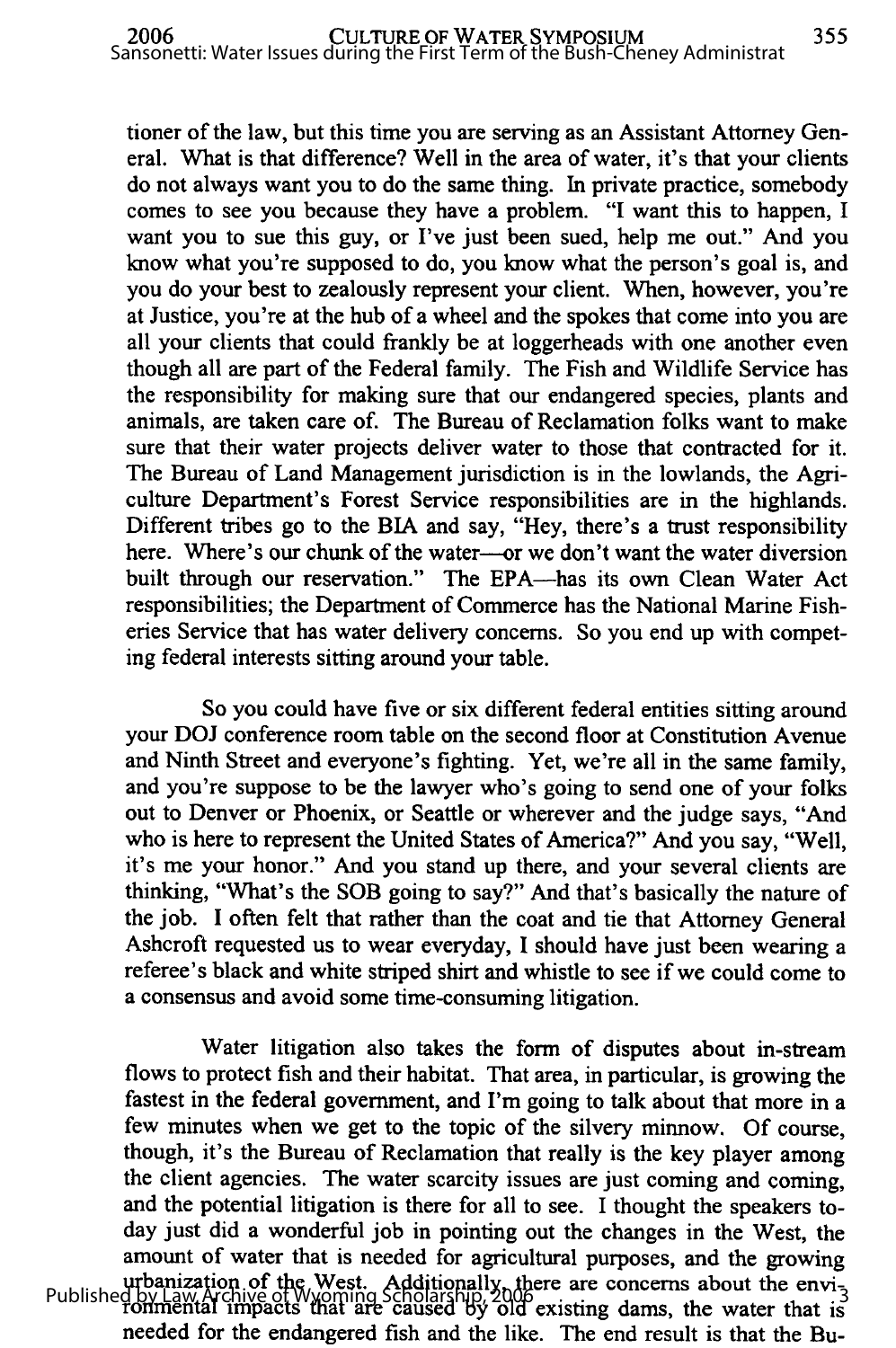reau of Reclamation (BOR) figures prominently in much of the water litigation all across the United States today that is handled by ENRD.

The other thing I would note for the non-lawyers in the audience concerns the fact that only the Department of Justice can appear in court on behalf of a client. So it's not like the Interior Solicitor goes out and argues for Secretary Gale Norton's positions in court. The analogy of ENRD and the Department of Justice being the hub of the wheel stands true for all cabinet departments, and it's only a person from the Department of Justice that can stand up and represent the government in court. Now, it is the folks at ENRD that not only do all of the trial work at the federal district court level, but also do the first set of appeals to the circuit courts. Given water and its importance, no matter who wins or loses in a federal district court case involving water, somebody is going to appeal. There are twenty-five attorneys at ENRD that do nothing but appeals in the circuit court. They write the briefs, review what happened in the court below, then argue before the D.C. Circuit, Ninth Circuit, wherever. Any cases that go beyond the Circuit Court have to go to the United States Supreme Court, and those appeals are the exclusive purview of the United States Solicitor General, formerly Ted **Ol**sen in my era, now Paul Clement. So that gives you a picture of how federal litigation fits together with the role of the ENRD and how it fits within the Department of Justice.

Now, let's take a look at the important litigation developments that ended happily in the sense that a settlement was procured, rather than a longterm slug-out in court. One of the things I emphasized to all of my attorneys was if you can reach an accommodation where you can get the Indian tribes, the state, other interests, and the BOR together for mutually beneficial results without the need for expensive litigation then, by gosh, let's do it. And through the aid of Wyoming and Nebraska government officials, we were able to come to an agreement that settled the *Nebraska v. Wyoming & Colo*rado<sup>1</sup> lawsuit about the North Platte. That suit had been going on for decades costing both states a lot of money. By putting the right folks together like that, we were able to come to a conclusion and get that case settled in the year 2002.

One of the biggest cases that really could have bogged down in the courts concerned the Colorado River. Of course Colorado is the mother of so much of the population needs for water throughout the West. The fact is that whatever water is not being used by upstream states, like Wyoming, ends up going on downstream, and is usurped by those states that are growing very fast like Arizona and California. California had agreed under the original Colorado River compact to use 4.4 million acre feet of water. Well, California was using much higher amounts than that, and so the Department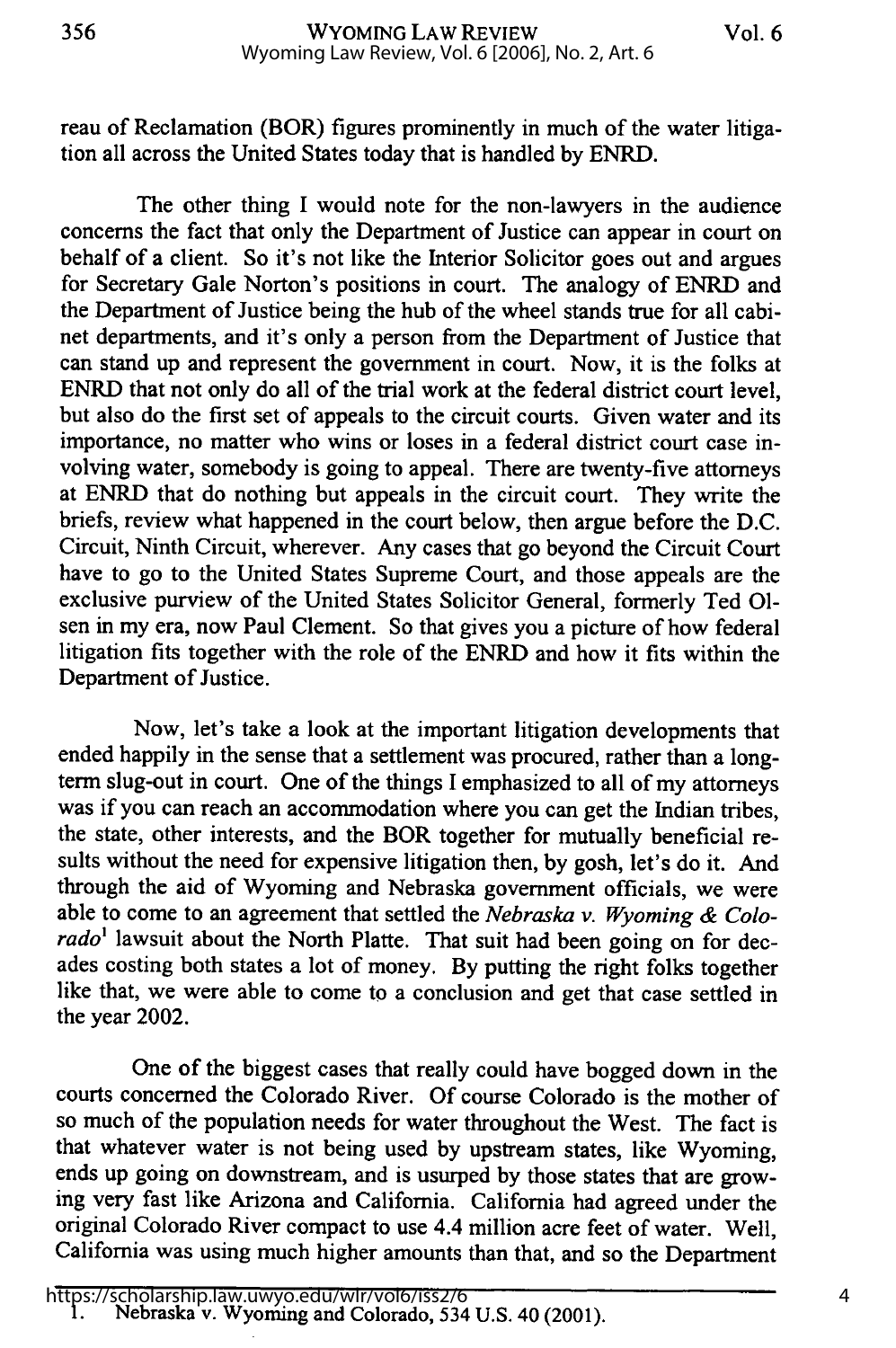of Interior Secretary, Gale Norton, along with the Assistant Secretary for Water, Bennett Raley, went out and talked to the good folks of California and said, "you've got to come within your agreed upon limits here." California was using 5.2 million acre feet instead of 4.4 million and was given a choice to return to the lower figure gradually over 15 years or to have a hard landing.

The Imperial Irrigation District (IID) decided to keep using the water to see if they could get away with it and filed suit in January 2003 against Interior. The **IID** sought a preliminary injunction and a federal court granted them that injunction.<sup>2</sup> But the judge, looking ahead, said, "If you are using 5.2 million acre feet versus 4.4 million acre feet, then let's see what you are using the water for. Is it for beneficial use or are you wasting water somewhere?" The BOR then began undertaking the most detailed beneficial use inquiry of Imperial's water use ever conducted in the lower Colorado River basin. Having filed the suit, Imperial District could not do much about it. BOR found waste. ENRD was poised to represent the BOR's final determination in court. Imperial Irrigation District sought to settle this case. Intensive talks took place resulting in the Colorado River Water Delivery Agreement of 2003. The agreement is a major contribution to the law of the Colorado River. It does allow California to honor the promise made way back in 1929 to live within its means. California is returning to the 4.4 million acre feet allocation, and the Interior Secretary remains in her role as water master of the river. So that is one piece of good news that came out in regard to the Colorado River.

Another huge settlement concerned *Arizona v. California-the* longest, oldest original action case before the U.S. Supreme Court then in existence.3 It was filed in 1952, during the last year of Truman's administration, so it was great to have a role in finally bringing that case to an end. I note that almost all of the lawyers in the case hadn't even been born in 1952. The case involved not only Arizona and California, but also all of the different Indian tribes in the area plus the Metropolitan Water District in the San Diego area.

Also in December 2004, President Bush signed into law the Arizona Water Rights Settlement Act.<sup>4</sup> That legislation settled the largest Indian water claim in U.S. history after 20 years. The agreement is very complex, but basically Central Arizona Project water, which is fairly expensive, ended up being utilized and banked in underground aquifers and certain portions of the water were then delegated to tribes, such as the Gila River Indian com-

<sup>2.</sup> Imperial Irrigation v. United States, No. 03-CV-69 (U.S.D.C. So. Cal. Jan. 10, 2003).

Published by Law Mazonave Grall forming 456h Ularship, 20083)

<sup>4.</sup> Arizona Water Settlements Act, Pub. L. No. 108-451, 118 Stat. 3478 (2004).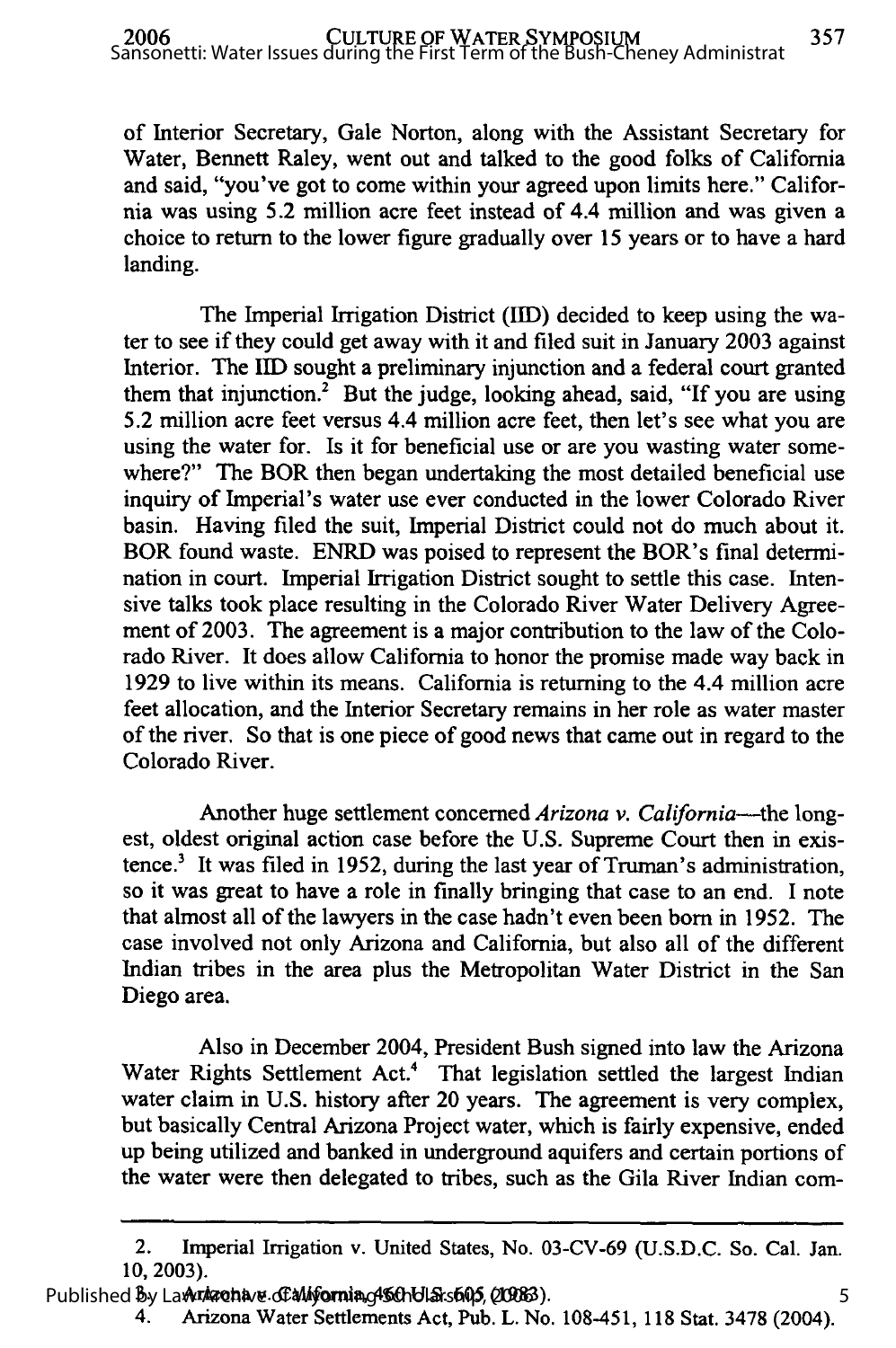358

munity, the Tohono O'odham Nation near Tucson, and about twenty cities and water companies in Arizona. The settlement was agreed to and **ap**proved **by** Congress and signed into law **by** the President. The legislation helped secure future water supplies for the included tribes and cities for some time to come.

Congress gave quite generously to fund the Arizona Water Rights Settlement Act. Indeed the state's debt for the construction of the Central Arizona Project was reduced from **\$3.6** billion to **\$1.6** billion. So Arizona was forgiven \$2 billion to make this settlement work. The Office of Management and Budget, part of the executive branch and that entity that decides what the administration puts forth for its budget recommendations, has now come up with a new policy that recommends for water settlements that the federal contribution be limited to the amount of the federal government's potential liability-i.e., the amount to be paid if the case went to court and the **U.S.** lost. Well, there is going to be some guesswork as to what the liability number might be, but the new policy certainly would prevent handing over \$2 billion checks to states like Arizona. So while there are still some fourteen to eighteen negotiations going on right now to settle federal Indian claims, the pot of money to settle those claims is diminished, and that fact pushes those cases back into active court litigation.

So what are the key cases that weren't able to be settled, and did have to be fought out in court during the first four years of the Bush Administration? Today's speakers David Freeman and Dan Luecke were talking about the Endangered Species Act and its impacts, and the North Platte River. Endangered Species Act problems are in all fifty states these days. One of the most contentious pieces of litigation happened in the state of New Mexico. Messrs. Freeman and Luecke both talked about the implications of dedicating water for ecosystem preservation. That continues to be an ongoing controversy, and in the Rio Grande silvery minnow case, we had some environmental groups that sued saying that the federal agencies, including the Bureau of Reclamation, were not complying with the **ESA,** and that they had obligations to protect this silvery minnow-which is four to six inches long and lives south of Albuquerque on the Rio Grande.<sup>5</sup>

As fate would have it, both Albuquerque and Santa Fe had purchased, or rented if you will, space behind dams in the Bureau of Reclamation areas in northern New Mexico so they could store water there in case a drought came and the cities could call on that water. The cities were paying to call on that water and have it sent down the Rio Grande. Albuquerque could then take what it needed; Santa Fe could take what it needed and so on. Well, it was that stored water that the environmentalists had their eye on. They claimed the stored water should just be let out, and then be made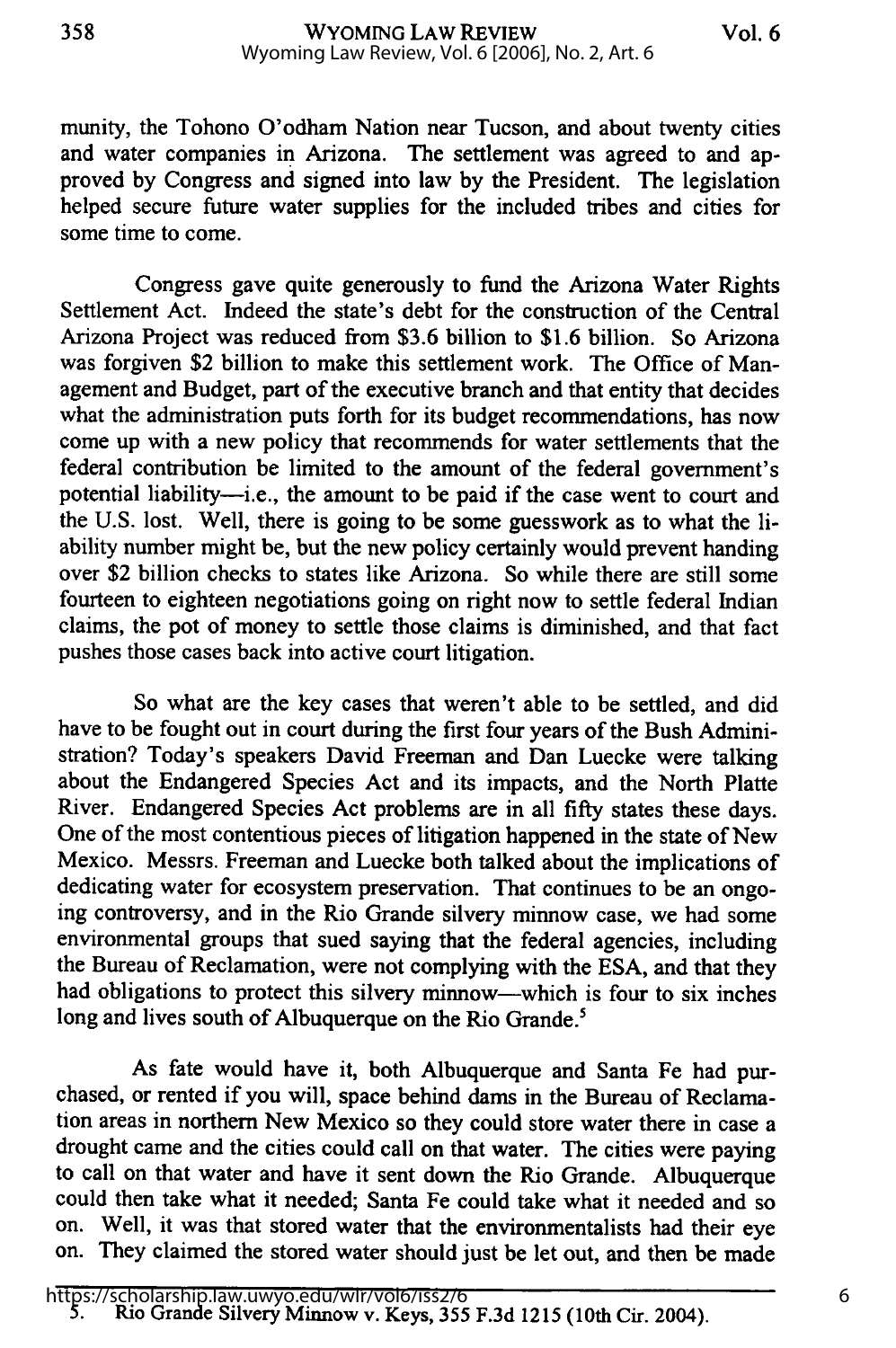to pass through Santa Fe and Albuquerque without being diverted so that the river, during the drought period, could be kept at a depth so that the silvery minnow could continue to exist. Well, the city of Albuquerque and the state of New Mexico intervened in the case. So the case pitted the environmental groups versus the Department of Interior and the state of New Mexico and the city of Albuquerque.

In September of 2002, the federal district court in New Mexico said,

"Hey, the Endangered Species Act says what it says. You are to recover all listed threatened and endangered species. Is the silvery minnow threatened or endangered?" "Yes."

"Do we have a drought?"

"Yes."

"Then give the silvery minnows the stored water. The Bureau of Reclamation has sufficient discretion and authority required under the ESA to release that project water to avoid jeopardy to the species."

The federal district judge made this decision regardless of the fact that the Bureau of Reclamation had entered into contracts with those other entities to store and deliver water when the need arose. Unsurprisingly, the defendants appealed. So where do you go to appeal if you have a lawsuit in New Mexico? It's part of the Tenth Circuit, the same circuit in which Wyoming, Colorado, Utah, Kansas, and Oklahoma happen to exist. In a controversial 2-1 opinion, the Tenth Circuit said, "We agree with the federal district judge. Give the stored water to the fish. That's too bad Albuquerque; that's too bad state of New Mexico."

This case emphasizes one of the lessons we are learning today, and you've heard similar stories from different speakers. When water, which is the lifeblood not only of the West, but also of this country, comes at stake and people are unhappy with the way a particular branch of government is treating them, then they look elsewhere for relief. Because we have a tripartite branch of government, if folks are unhappy with the Bureau of Reclamation and the way things are going in the executive branch, they sue and the issue ends up in the judicial branch. When you end up in the judicial branch, and you end up with adverse decisions, then folks run to Capitol Hill and seek relief from the legislative branch.

That's exactly what happened in this instance. When water is the subject matter, Senators of different parties will reach across the aisle to Published by kanget there of Wherein carbe help blinn hate partisan politics. You've got Republicans and Democrats working together to make sure their constituents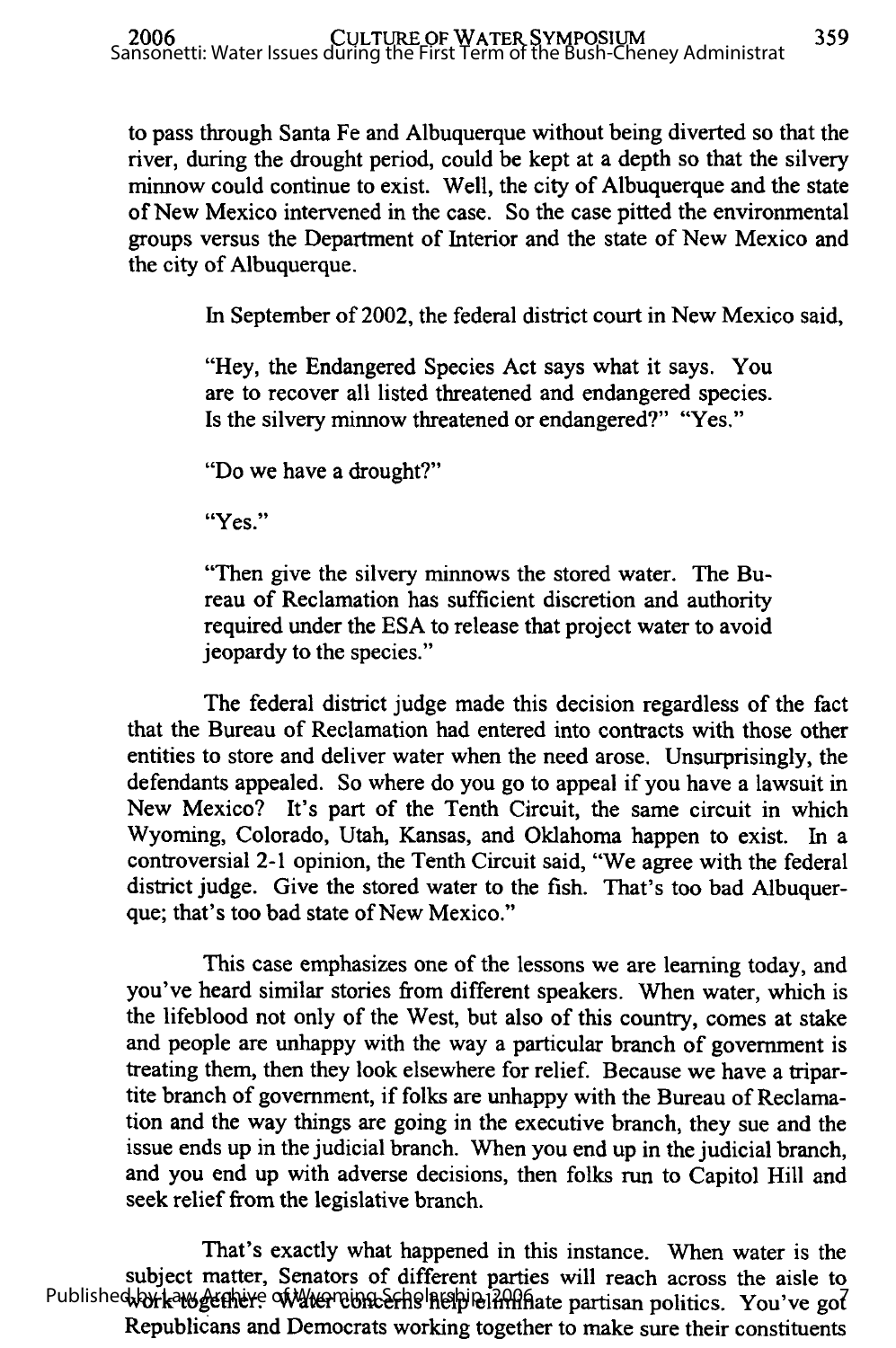back home can take a shower, feed cattle, water crops or whatever it happens to be. In December 2003 Congress passed an appropriations rider prohibiting Interior from expending any of its funds to use project water from behind the New Mexico dam for benefit of the silvery minnow.<sup>6</sup> In addition, Congress stated that all environmental compliances that need to be done such as National Environmental Policy Act studies or Fish and Wildlife Service's biological opinions were to be considered satisfied for purposes of the ESA. So in January 2004, with the Department of Interior's petition for rehearing to the entire Tenth Circuit pending, the Tenth Circuit said, on its own motion, "Hey, it looks like the problem's solved. The water is staying behind the dam until Albuquerque needs it, besides it's raining. Climatologic conditions have changed. We declare the case is moot." The Tenth Circuit vacated the June **2003** opinion, so today there is no existing precedent. Consider though what might have happened if Congress hadn't intervened. That same scenario could have played out here in Wyoming if people had problems with the amount of water available for the black-footed ferret or any other plant or animal within Wyoming that is on the endangered species list.

As an interesting aside, Senators Pete Domenici and Jeff Bingaman, who happen to be ranking members on the Senate Energy Committee and who are both from New Mexico, in December 2004 extended that appropriations rider saying it was okay to keep that stored water for domestic consumption through March **2013.** So the legislative branch of government handled that particular problem. But there is an ongoing saga there. The fish versus people conflict is not going away. Because there is no precedent, the next time that we have a drought and there's a conflict between man and beast, **I** think you will see the same arguments made yet again in another court.

In the last few years, we have also seen a series of cases filed **by** landowners and water districts alleging takings of private property when the government curtails water deliveries in order to comply with the **ESA.** One of the more controversial cases I had to deal with was called *Tulare Lake Basin Water Storage District v. United States.7* In that case a federal judge in the Court of Federal Claims found that withholding water from California farmers to protect the delta smelt and the winter run Chinook salmon constituted a physical taking. The water the farmers should have had was left in the river for the fish. In that particular instance, Judge Weiss ruled, "The federal government is certainly free to preserve the fish; it must simply pay for the water that it takes to do so." But paying is not so simple and it certainly is not inexpensive. That money comes out of the "judgment **fund"**

**<sup>6.</sup>** Energy and Water Development Appropriations Act, Pub. L. No. **108-137, 117** Stat. **1827** (2004).

https://schuareshake.wasin.ol/arter Storage; 3286 v. United States, 59 Fed. Cl. 246 **(2003).**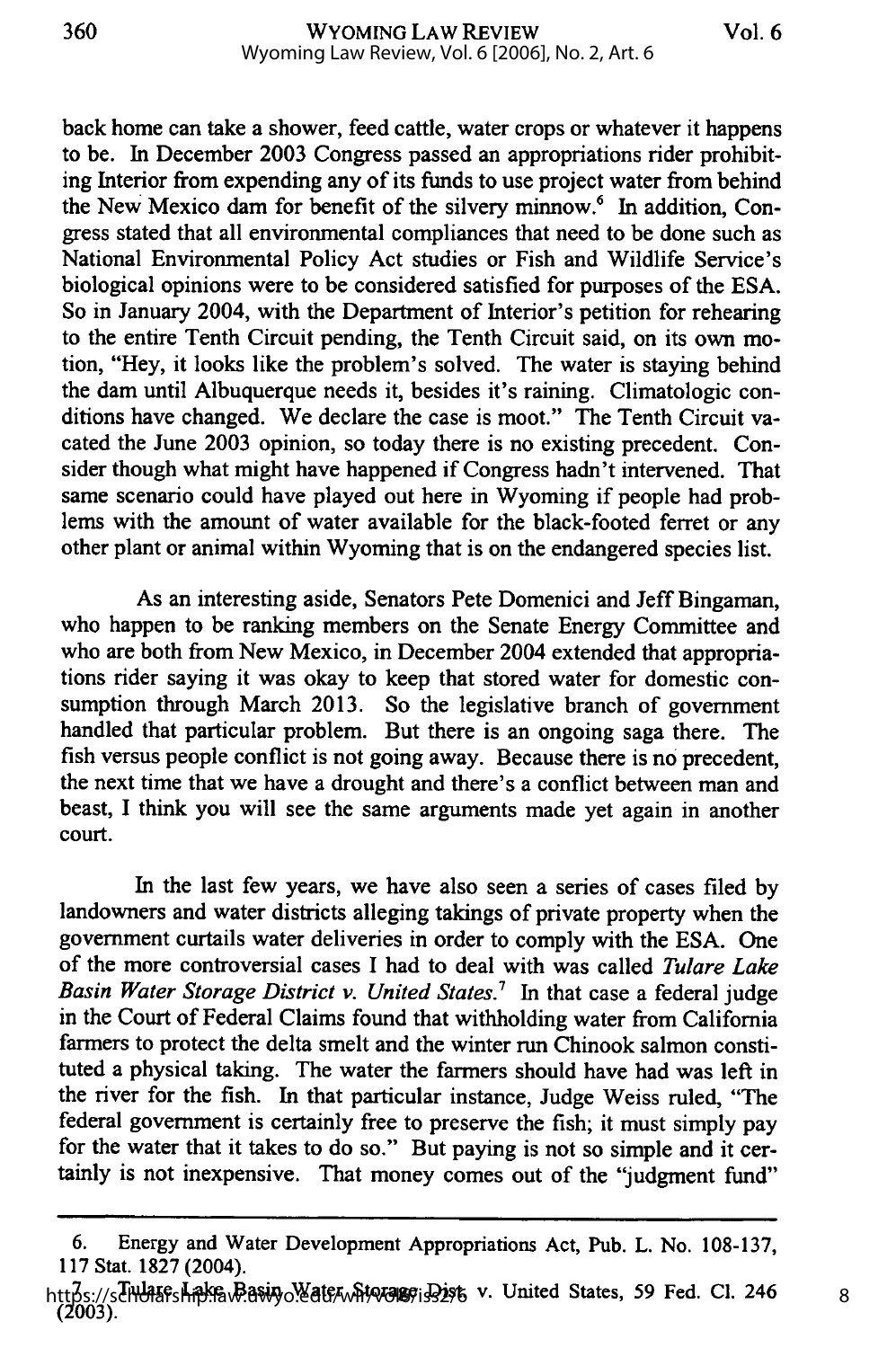which is a fund that Congress puts money into at the Department of Justice for payment of losses by the federal government in court. In this instance, the court ordered the government to pay \$24 million with interest at \$1,000 a day. Attorney fees in the case were over \$1.7 million because the case had been going on for some time, and faced with that adverse decision, the United States had to decide whether to appeal or not. Some elected officials and other interested parties urged us to go ahead and appeal, and others counseled to accept the decision and not make matters worse **by** risking an adverse circuit court opinion. In the end, I ended up taking an intermediate approach. By negotiating a settlement in which we did not concede liability for future cases, we did significantly reduce the trial court's monetary award. The settlement was pretty straightforward. In exchange for a payment of \$16.7 million, some **\$11** million less than we would have had to pay under the court's award, the plaintiffs dismissed their case with language that states that it does not create a precedent for any other case.

But ENRD continues to have to defend similar lawsuits, and the underlying conflict between ESA and private property rights is not going to go away any time soon. In fact, one of the major lawsuits of this year is a U.S. Supreme Court case called *Orif v. United States.8* Its facts are very similar to Tulare. In this case the individual irrigators did not get the water promised to them by their irrigation district, which had contracted with the BOR for the water. Due to a drought situation, water was sent elsewhere and diverted from the contractees. So the non-delivery of water was the focus of the lawsuit. The United States Supreme Court ended up ruling that the *Orff* petitioners, that is the farmers, had no standing to sue. That only the water district itself could sue, even though the farmers were the ultimate beneficiaries of the water. The Supreme Court stated that the lawsuit could only be litigated between the irrigation district and the BOR and not otherwise. This decision will wipe out a lot of other potential cases that might have been brought by individual irrigators.

One of the cases mentioned by several of our speakers today dealt with the Klamath basin in Oregon and Northern California. The Klamath Irrigation District filed a lawsuit against the United States, very much paralleling the one in *Tulare.*<sup>9</sup> But even though the suit was also filed in the Court of Federal Claims, a different judge was assigned to the case. In a decision announced on August 31, 2005, the Federal Claims Judge Allegra rejected the same arguments that had been made in the *Tulare* case, holding that the plaintiff irrigators' interest in project water did not constitute a compensable property interest. So there was a conflict between the *Tulare* and *Klamath* cases, and we will see that legal tension play out over the next year or two as eventually this issue will go to the Federal Circuit Court of Appeal.

**<sup>9.</sup>** Klamath Irrigation Dist. v. United States, **67** Fed. **Cl.** 504 **(2005).**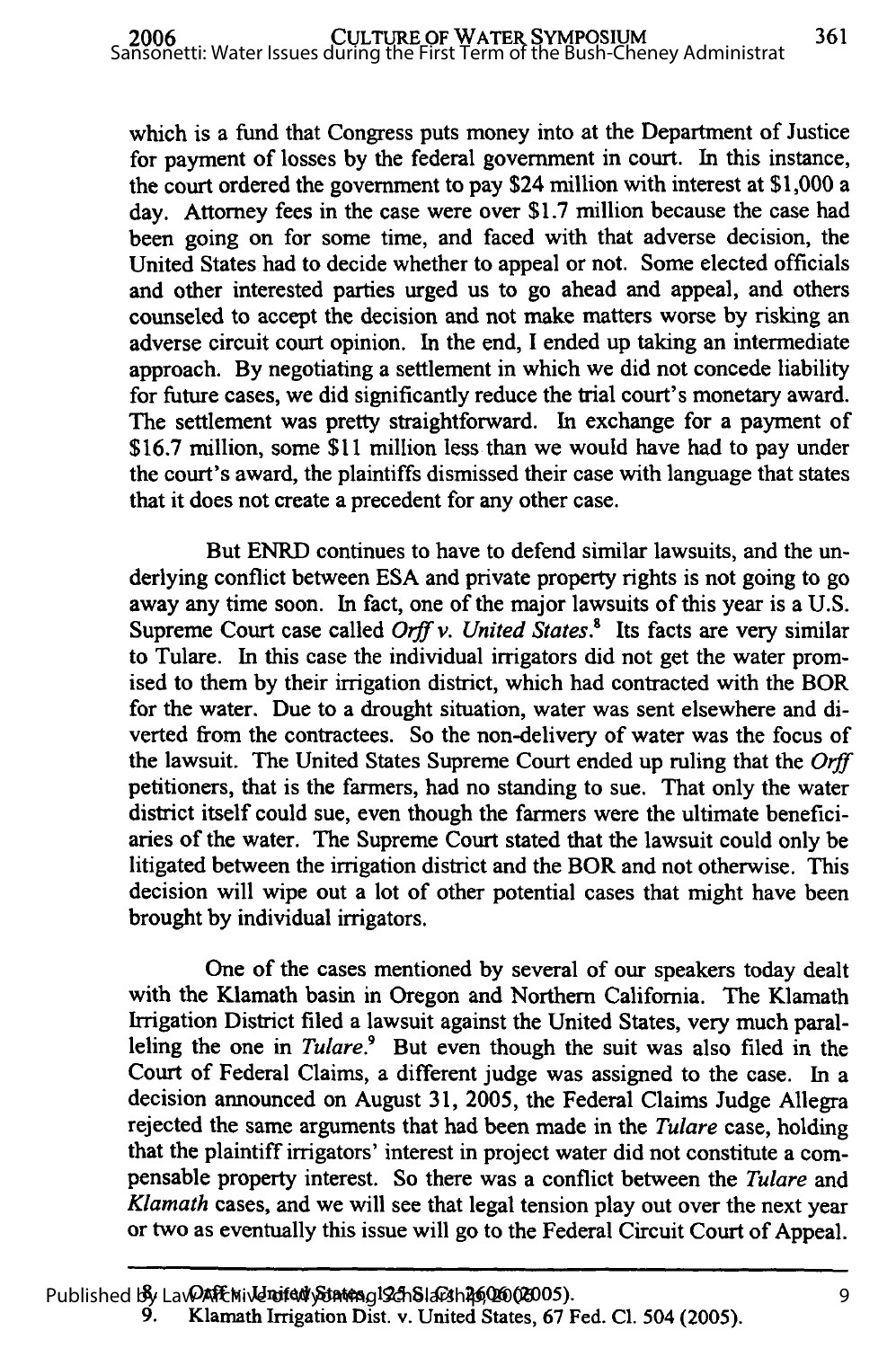**I** would note at this point that the *Orff* case argued in February and decided in June **2005** may be one of the last water cases we see taken up **by** the Supreme Court for some time to come. **Why** is that? **If** you add up all cases nationwide that are handled in the thirteen circuit courts of appeal in a year, there are a little over **10,000** cases. And from there the next stop is the Supreme Court. How many of the **10,000** appellate cases get to the Supreme Court? Lawyers in the audience know it is a small and tiny fraction of the whole. In **2003,** the Supreme Court handled only **81** cases. In 2004 it was seventy-six, and in **2005** around ninety. Only a small portion of litigation concerning natural resources in general, and water in particular, ever make it to the Supreme Court for hearing. So there has to be an interest on the court to take these cases up. Anyone can appeal and file a petition of certiorari to the Supreme Court, but it takes four of the nine justices to say, "I'm interested in having this case argued in front of me." We have just lost off the Supreme Court two Westerners: William Rehnquist from Arizona and Sandra Day O'Connor from Arizona, so that leaves only Anthony Kennedy from California. **If** you don't have justices interested in your subject matters, it is kind of tough to get those cases heard. **I** was lucky. **Of** the eighty-one cases in **2003,** fifty-six of them involved the United States government, and eight of those originated from my ENRD. Thus, we may not see as many western cases argued before the Supreme Court.

Now on to very current matters such as the importance of underground water. The litigation on underground water is in its infancy compared to surface water litigation. But those fights are now starting, and in earnest. There is a case ongoing in Montana of import. The issue there is in drought times, if the senior water holders put a call on the river, who loses between junior surface water right holders and ground water pumpers granted more recent ground water permits? Juniors know they are not the same as seniors, but believe they have precedent over those with more recent groundwater well claims and that the groundwater pumps should shut down in drought conditions. That is a tough remedy placed on those homeowners who depend on groundwater pumps for their subdivision. The junior surface water holders have been around a long time and have more clout in the Montana Legislature, so this issue, depending on how the state judge comes out with his decision, may end up in the Montana Legislature.

In Gillette, Wyoming, on October **11, 2005,** in the state court case of *Williams Co. v. Maycock,* the trial court ruled that water from coal bed methane extraction belongs to the state, not the landowner.<sup>10</sup> No right-ofway easement need be obtained **by** the company from the landowner so long as the water, once it comes out of the ground, goes down a natural channel across the rancher's property, even if the water quality is different from the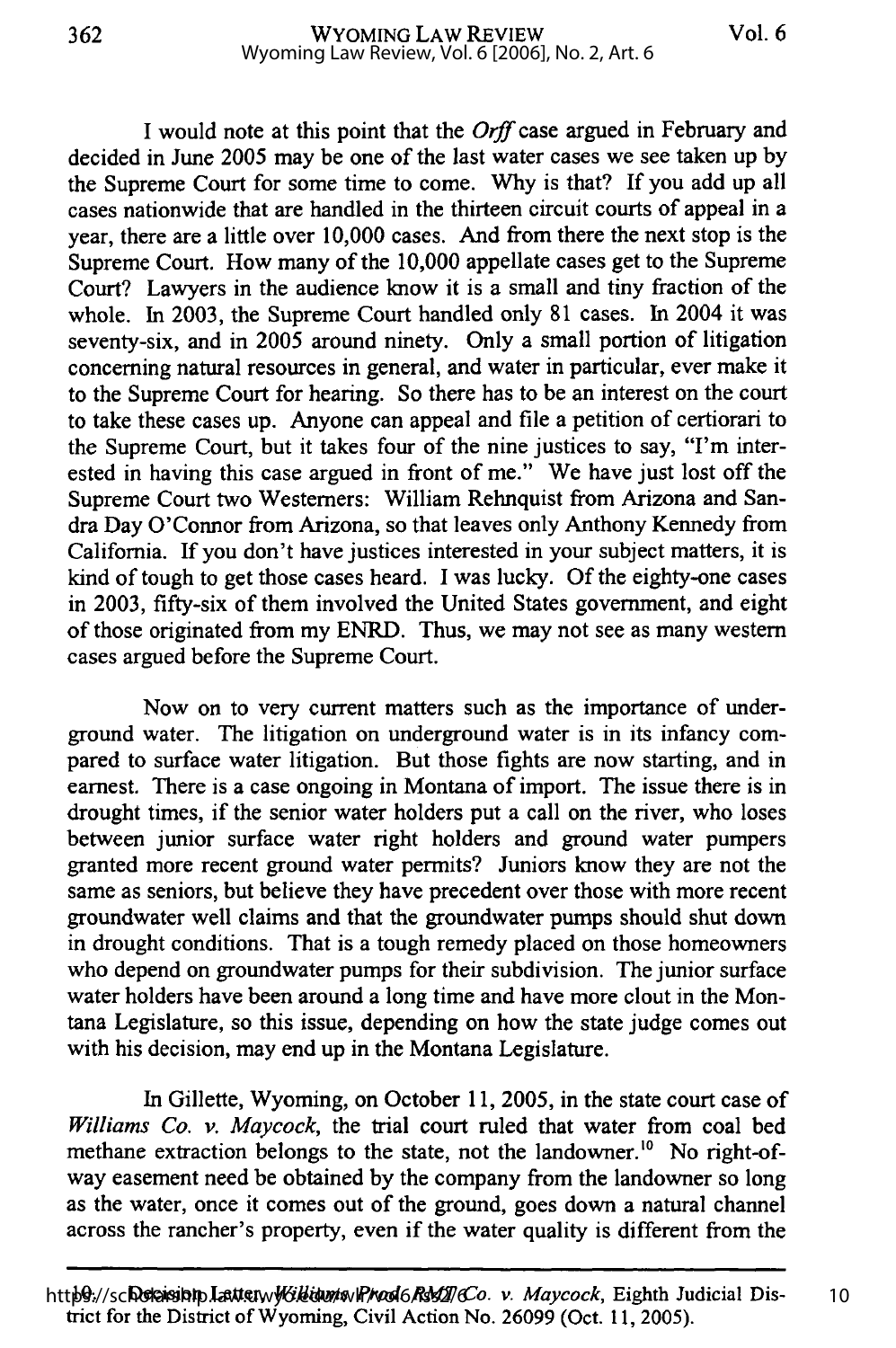surface water that the cattle or sheep are consuming. No doubt that case will find its way to the Wyoming Supreme Court, so keep an eye on it.

So, now I am coming down the homestretch of my presentation. As to legislative activities in 2005, the Endangered Species Act (ESA) is now being reconsidered by Congress because of ESA pressure and impacts on landowners. The House passed, by a 222 to 210 vote, an ESA reform bill, which is now on its way to the Senate. The legislation will be assigned to the Fisheries, Wildlife and Water subcommittee of the Senate Environment and Public Works Committee chaired by Lincoln Chaffe of Rhode Island. Senator Chaffe is up for re-election in 2006 and depends on environmental support for success at the ballot box. Thus, I don't know that we will see the bill move very quickly though the EPW committee. But it does tell you that if people don't get what they want in the executive branch, and are having trouble succeeding in the judicial branch, that's when they go back to Capitol Hill, and that's where laws have the opportunity to be amended and reformed. Just like it took four separate Congresses to review the Clean Air Act before it finally got amended in 1990, that's what you are probably going to see in regard to the ESA. It will be amended some time between now and 2010.

There are also some big changes occurring with executive branch personnel. People are policy in Washington, D.C. Bad folks, bad policy. Good folks, good policy. Depending on your point of view. So on the executive branch front, who is in those positions to be making policy and litigation decisions over the next three and one half years? Mark Limbaugh has been confirmed as the new Interior Assistant Secretary for Water. Sue Ellen Wooldridge has been nominated as the Assistant Attorney General for the Environment and Natural Resources Division. Interior Secretary Gale Norton remains the key decision maker on all matters dealing with the discretion and use of water from the projects controlled by the BOR. Just as important is the head of the Office of Management and Budget, because if the administration isn't willing to put money on the table, it is hard to continue viable negotiations or reach settlements successfully. So Josh Bolton, OMB Director, and David Anderson, Assistant Director OMB, will play important roles as to the settlement versus litigation matrix.

Finally, I want to mention two cases you should keep an eye on. We did not have the opportunity to go into too much discourse about the Clean Water Act (CWA) today. The enforcement of the CWA falls to the EPA and the Army Corps of Engineers. Both refer cases to ENRD to prosecute when people pollute waters. On October 10, 2005, the Supreme Court decided to take two CWA cases that will be heard in February with decisions by June. Both cases are from Michigan out of the Sixth Circuit Court of Appeals, and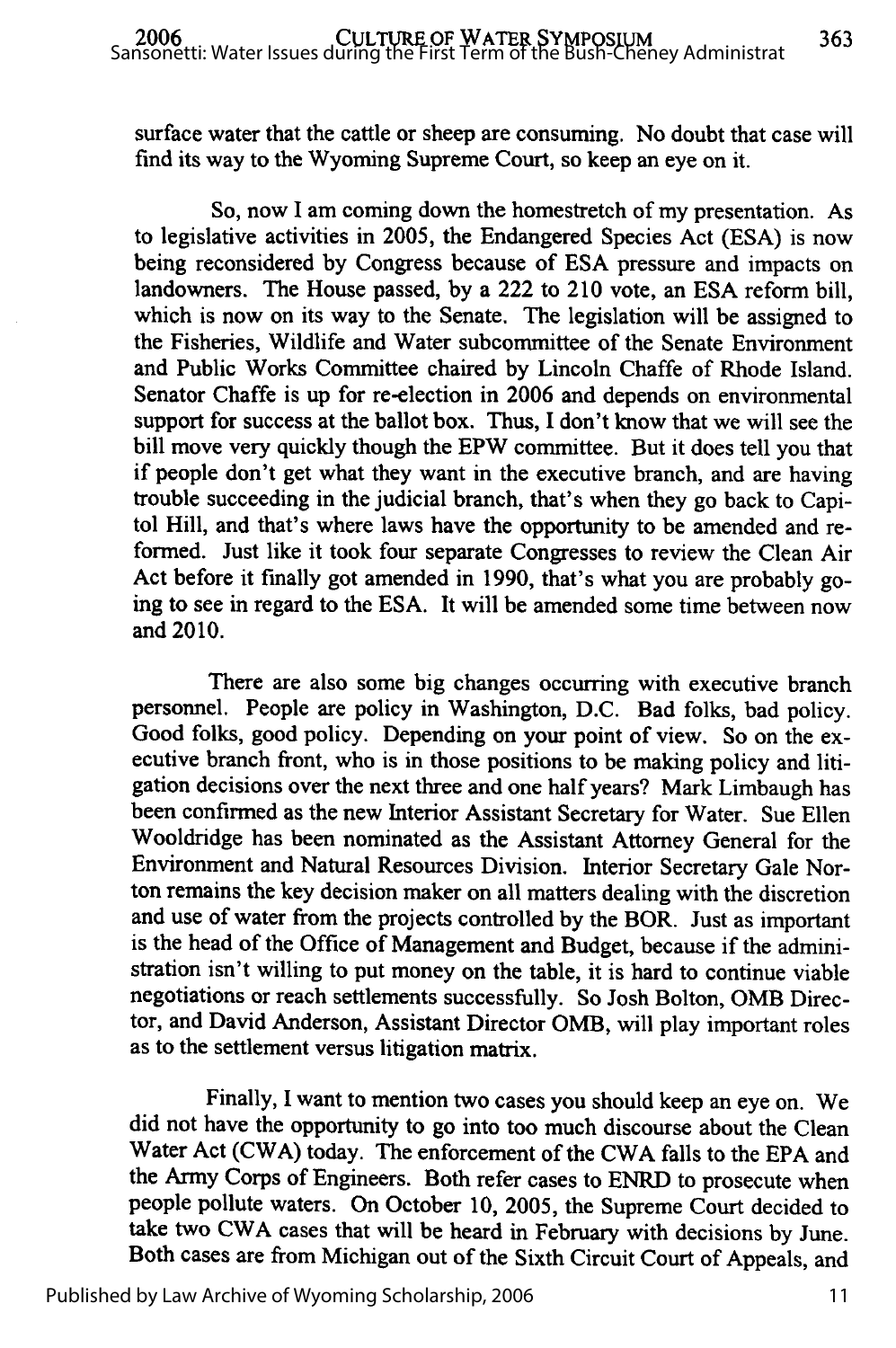the shorthand names you will be hearing are *Rapanos* and *Carabell." The* issue in these cases will impact all **fifty** states, but particularly the western states. Under the Clean Water Act, if a pollutant enters waters of the United States, then the entity causing the pollution must get a permit.<sup>12</sup> You can't just have a factory that produces a lot of toxins and let the toxics go on down the river without a permit. You need a Section 402 permit from the **EPA.** To do so you need to mitigate what you are putting in the river: eliminate it, filter it out, do whatever you need to do to lessen the impacts on the water quality concerned.

The issue comes down to the definition of "navigable waters of the United States." Are the oceans off our coasts navigable waters of the U.S.? Yes. What about our bays, the Gulf of Mexico, large lakes, big rivers-Colorado, Mississippi, Ohio-smaller rivers? Yes. Tributaries off of big rivers? Yes.

But the definition's scope depends on one's interpretation of the adjective "navigable." When you look at the CWA, it says the waters of the U.S. are those that are navigable waters.<sup>13</sup> Navigable taken literally means a ship, boat, canoe or kayak. But what if the water body is not a tributary? What if it's a stream? A creek? A rivulet? A trickle? What if it's the place where two raindrops kiss coming out of the sky landing on the mountain top before going on to the Columbia or Mississippi Rivers? No vessel could navigate those waters.

At what point should a line be drawn as to the federal regulatory reach, i.e., how far should the tentacle of the Army Corps of Engineers or the EPA be able to reach to regulate the way that an individual uses his or her land? The state, of course, would be responsible for regulating that which the federal government did not. And so the issue is, where do you draw that line through the definition of "navigable waters." Some say the federal government's reach should go all the way to the top of the mountain where the two raindrops kiss. For example, if you squeeze a dropper of arsenic into the trickle, and it can be traced all the way down to the Mississippi River and the Gulf of Mexico and so long as it can interfere with navigable waters and poison them, then you should be regulated goes the argument. Even if you are just trying to build a cabin on top of the mountain, you should have to obtain a CWA permit. Others say that is for the state to worry about. It's only where navigability occurs that the federal government should regulate.

<sup>11.</sup> United States v. Rapanos, 376 F.3d 629 (6th Cir. 2004); Carabell v. U.S. Army Corp. of Eng'rs, 391 F.3d 704 (6th Cir. 2004).

<sup>12.</sup> Federal Water Pollution Control Act, Pub. L. No. 107-303, 33 U.S.C. 1251 htf<sup>39,94</sup>%.holarship.law.uwyo.edu/wlr/vol6/iss2/6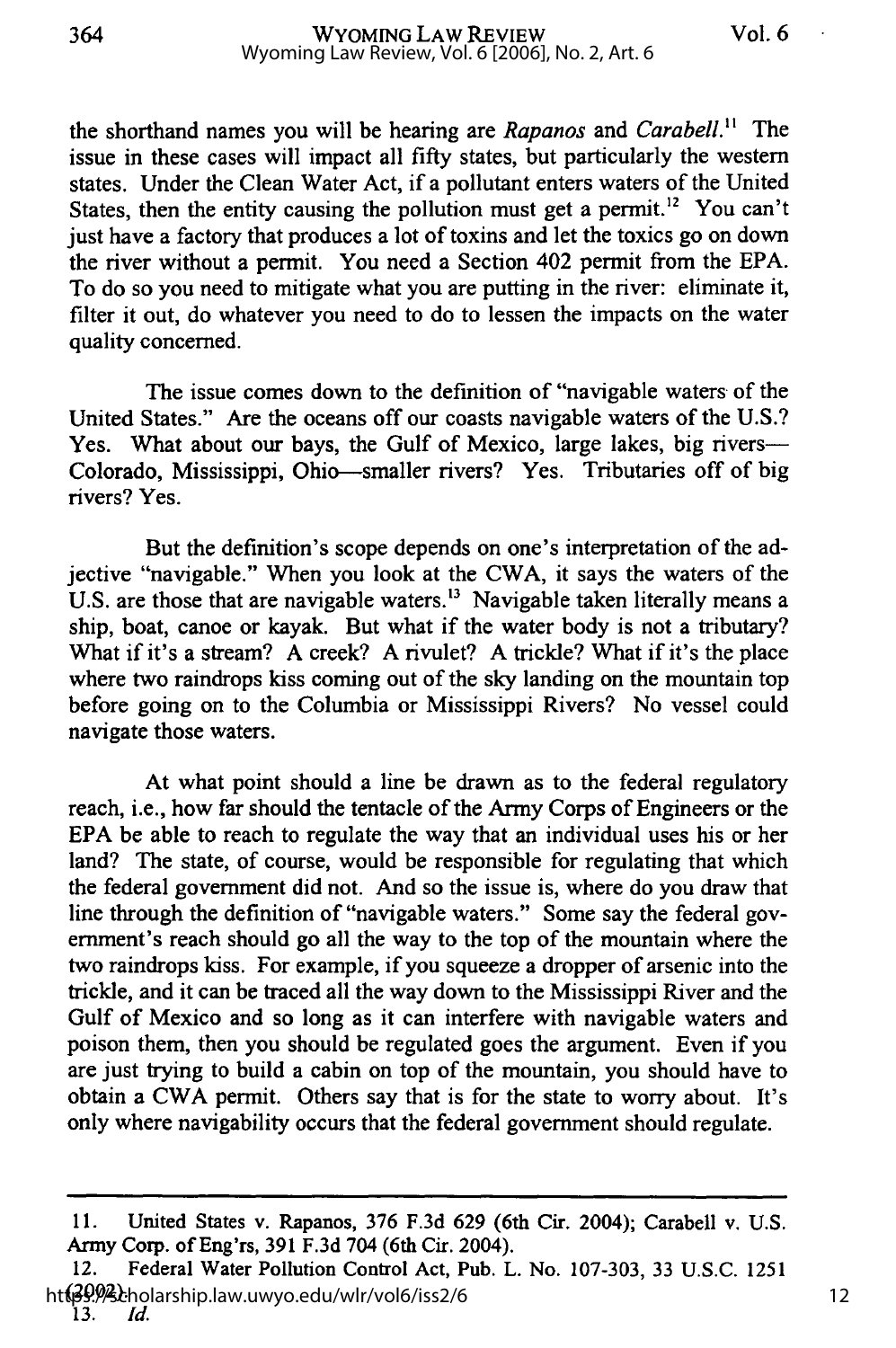In the *Rapanos* case, you have a well-known developer who wanted to build a shopping center on marsh lands twenty miles from the nearest navigable river where you could float a boat.<sup>14</sup> Rapanos thought the CWA could not apply to him with the twenty-mile distance from the river. But even though his lawyer and officials from the Army Corps of Engineers said to get a permit, he thought not. One weekend, he pushed sand down on to his property with a bulldozer, and then started construction.<sup>15</sup> The United States Attorney in Michigan pursued him both civilly and criminally.<sup>16</sup> Not only did he get tagged for **\$15** million worth of fines for developing his property, but he was indicted criminally. He was acquitted after his first trial, but the Sixth Circuit reversed and remanded.<sup>17</sup> He was convicted at his second trial and was sentenced **by** the district judge. Mr. Rapanos, being unhappy about that, pursued his criminal conviction to the Supreme Court, but that petition for certiorari was denied last May. But his civil petition was accepted, and the Supreme Court will hear the case in February.

In the twin case of *Carabell,* owners of property wanted to build condominiums, and they went to the Army Corps and laid out their plans to do so.<sup>18</sup> They paid millions of dollars for this land that they wanted to build condominiums on, but the Army Corps said, "Sorry, this is a sensitive wetlands, birds land here, people use this area for recreational purposes. We are not going to give you a permit, and you can't build." The Carabells said, "What do you mean? We are stuck with a sandbar we just paid **\$15** million for? Well, then give us the **\$15** million. You are causing us harm since we are not able to use our land for the purpose intended." The Army Corps said, "We don't have **\$15** million in our budget. We are just not going to give you the permit." So Carabell sued, lost in the Sixth Circuit, and appealed to the Supreme Court, and their case too was taken up and will also be argued in February.

So we will soon determine why the Supreme Court took this case. Is it because the Supreme Court wants to provide uniformity throughout the nation **by** clearly stating that the federal government does indeed have the right to move its tentacles all the way up a water system even if you are twenty miles from the nearest navigable river? Or will the Supreme Court Justices decide to draw a line of federal jurisdiction and thus inform us as to where and how the CWA may be enforced?

Published By Law *Aproto Stells, 33*9 Product of Scholarship, 2006

<sup>14.</sup> United States v. Rapanos, **376 F.3d 629** (6th Cir. 2004).

*<sup>15.</sup> Id.* at **633**

**<sup>16.</sup>** United States v. Rapanos, **376 F.3d 629** (6th Cir. 2004); United States v. Rapanos, **339 F.3d** 447 (6th Cir. 2004).

**<sup>18.</sup>** Carabell v. **U.S.** Army Corp. of Eng'rs, **391 F.3d** 704, **706** (6th Cir. 2004).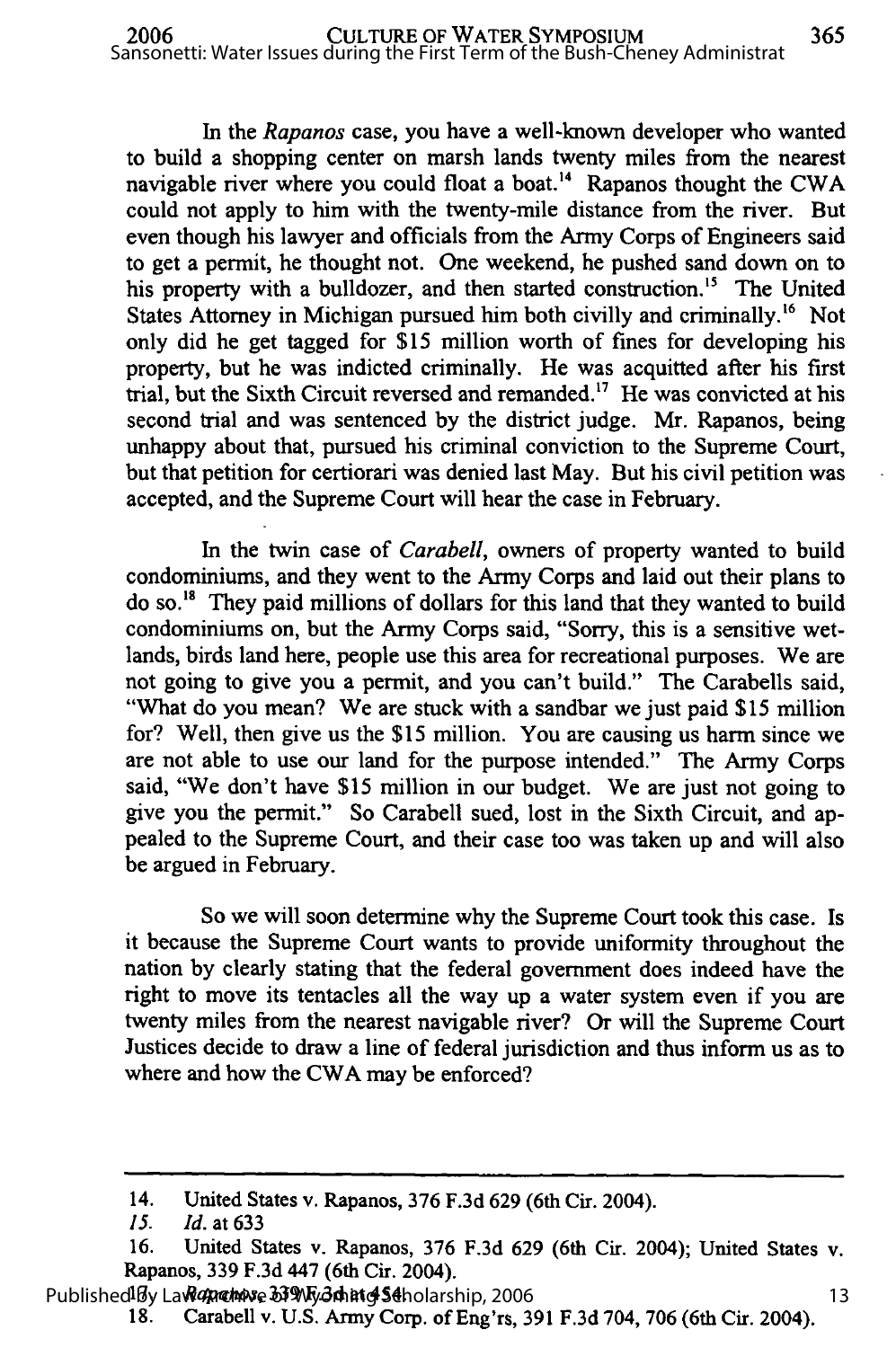My time is up. Thanks to the good folks of the Buffalo Bill Historical Center for putting this symposium together, and to the many people who traveled to Cody today to learn about the culture of water. Thank you for your time and attention.